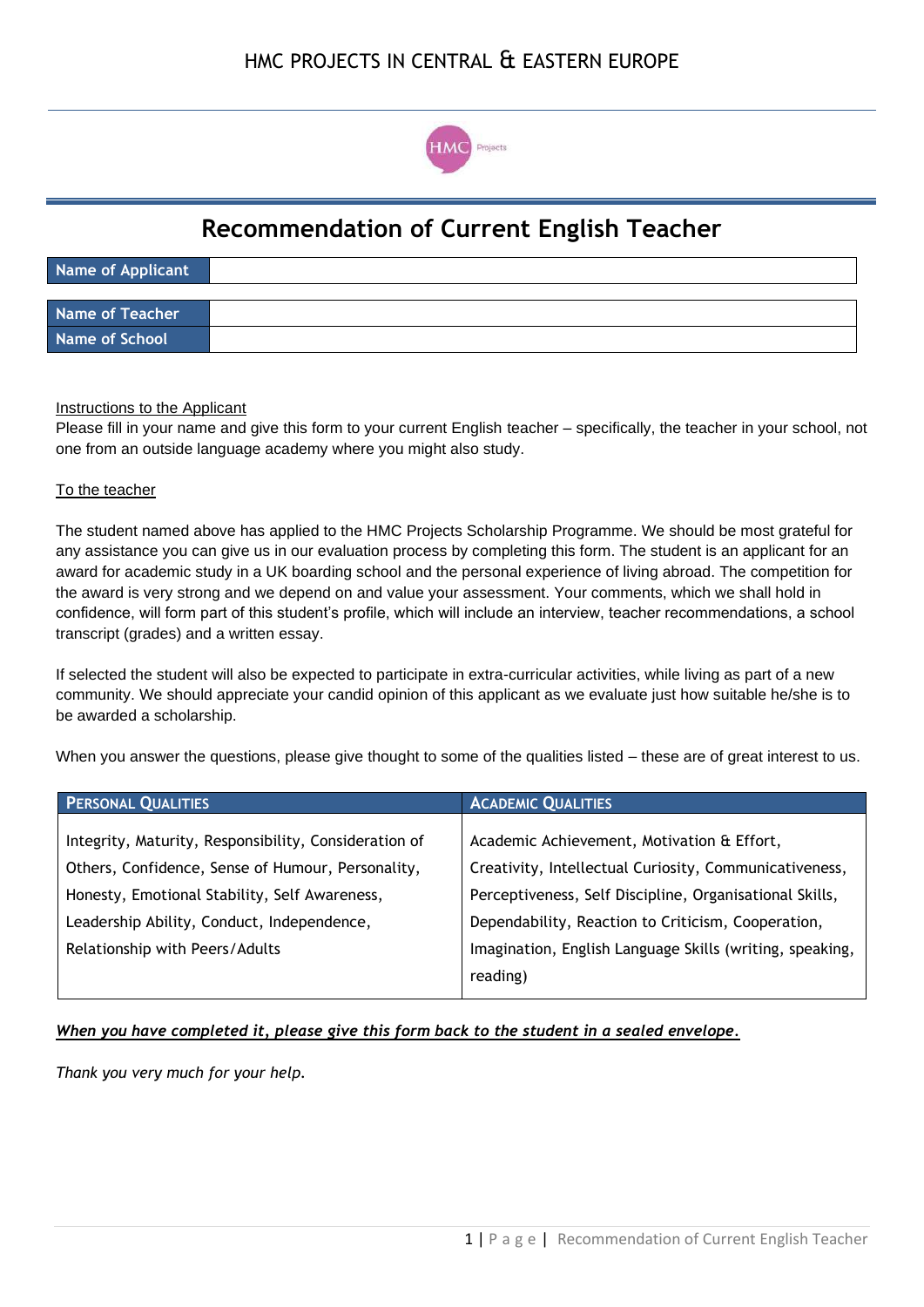# **Recommendation of Current English Teacher**

| <b>Name of Applicant</b>                                                                                                                                                                                                                   |
|--------------------------------------------------------------------------------------------------------------------------------------------------------------------------------------------------------------------------------------------|
| <b>Name of Teacher</b>                                                                                                                                                                                                                     |
| <b>Name of School</b>                                                                                                                                                                                                                      |
|                                                                                                                                                                                                                                            |
| 1. Referring to the listings on the sheet, and with as much detail as possible, please comment on the<br>greatest strengths of this student in relation to others in the applicant's age group whom you have<br>known in terms of his/her: |
| a. Academic Qualities:                                                                                                                                                                                                                     |
|                                                                                                                                                                                                                                            |
| b. Personal Qualities:                                                                                                                                                                                                                     |
|                                                                                                                                                                                                                                            |
| 2. To help us better understand the applicant, please comment on:                                                                                                                                                                          |
| a. Areas of special interest, talent, proficiency or contribution other than in the academic realm:                                                                                                                                        |
|                                                                                                                                                                                                                                            |
| b. Area in need of growth or development:                                                                                                                                                                                                  |
|                                                                                                                                                                                                                                            |
| 3. How do you judge the applicant's qualifications altogether in terms of character, adaptability, self-<br>discipline, relationships with classmates and adults etc.?                                                                     |
|                                                                                                                                                                                                                                            |

Thank you very much for your candour and assistance.

Your Signature Date Date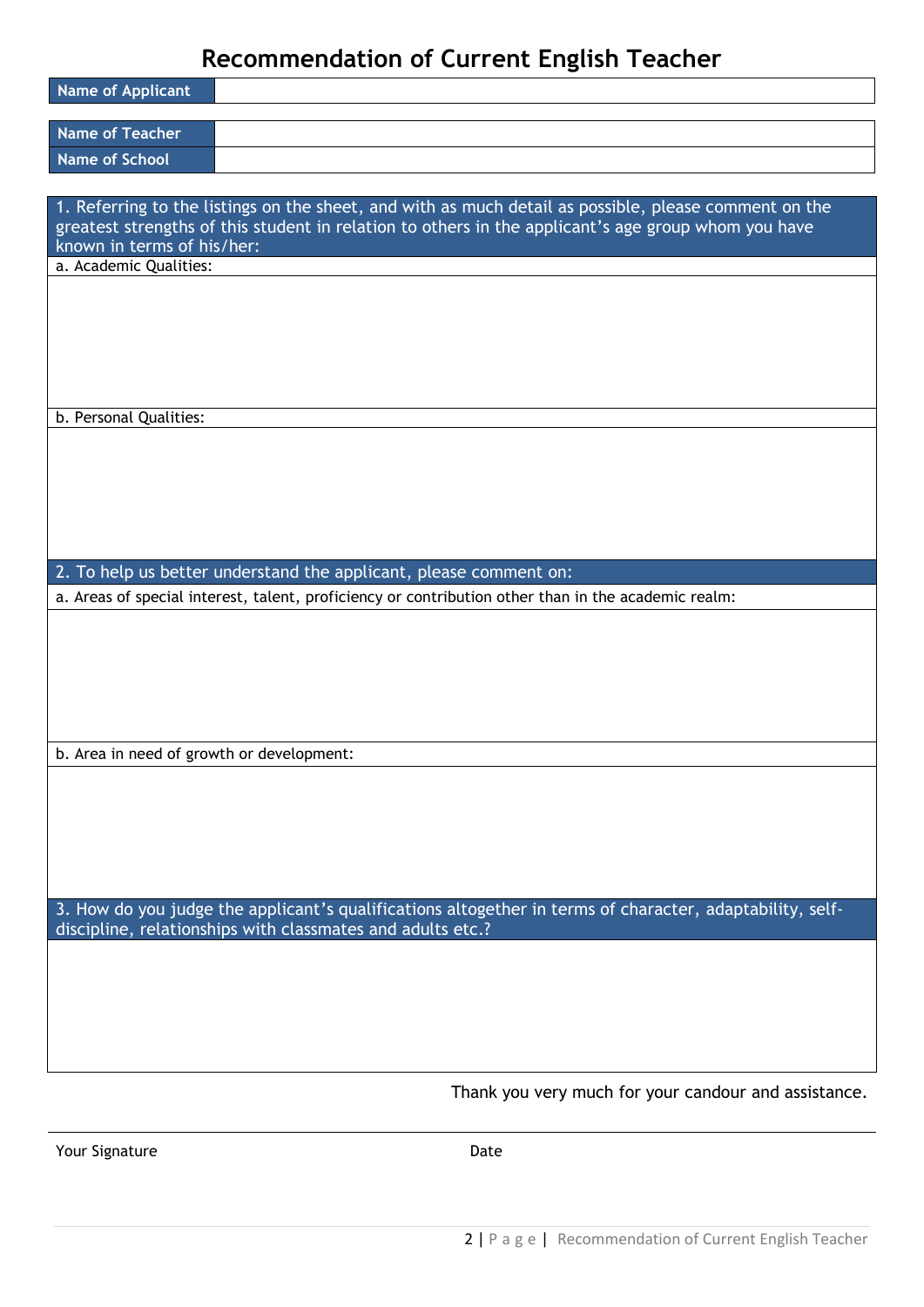

# **Recommendation of Current Mathematics Teacher**

| Name of Applicant      |  |
|------------------------|--|
|                        |  |
| <b>Name of Teacher</b> |  |
| <b>Name of School</b>  |  |

#### **Instructions to the Applicant**

Please fill in your name and give this form to your current mathematics teacher.

### **To the teacher**

The student named above has applied to the HMC Projects Scholarship Programme. We should be most grateful for any assistance you can give us in our evaluation process by completing this form. The student is an applicant for an award for academic study in a UK boarding school and the personal experience of living abroad. The competition for the award is very strong and we depend on and value your assessment. Your comments, which we shall hold in confidence, will form part of this student's profile, which will include an interview, teacher recommendations, a school transcript (grades) and a written essay.

If selected the student will also be expected to participate in extra-curricular activities, while living as part of a new community. We should appreciate your candid opinion of this applicant as we evaluate just how suitable he/she is to be awarded a scholarship.

#### *When you have completed it, please give this form back to the student in a sealed envelope.*

| For how many years have you known the student?                                                                                                 |  |  |  |  |
|------------------------------------------------------------------------------------------------------------------------------------------------|--|--|--|--|
| For how many years have you taught the student?                                                                                                |  |  |  |  |
| In what course(s) have you taught the student?                                                                                                 |  |  |  |  |
| Student's current mathematics course title                                                                                                     |  |  |  |  |
| Please describe the student's current course content:                                                                                          |  |  |  |  |
|                                                                                                                                                |  |  |  |  |
| If you know the student well, please comment on areas of special interest, talent, proficiency or<br>contribution other than in academic ones. |  |  |  |  |
|                                                                                                                                                |  |  |  |  |
|                                                                                                                                                |  |  |  |  |
|                                                                                                                                                |  |  |  |  |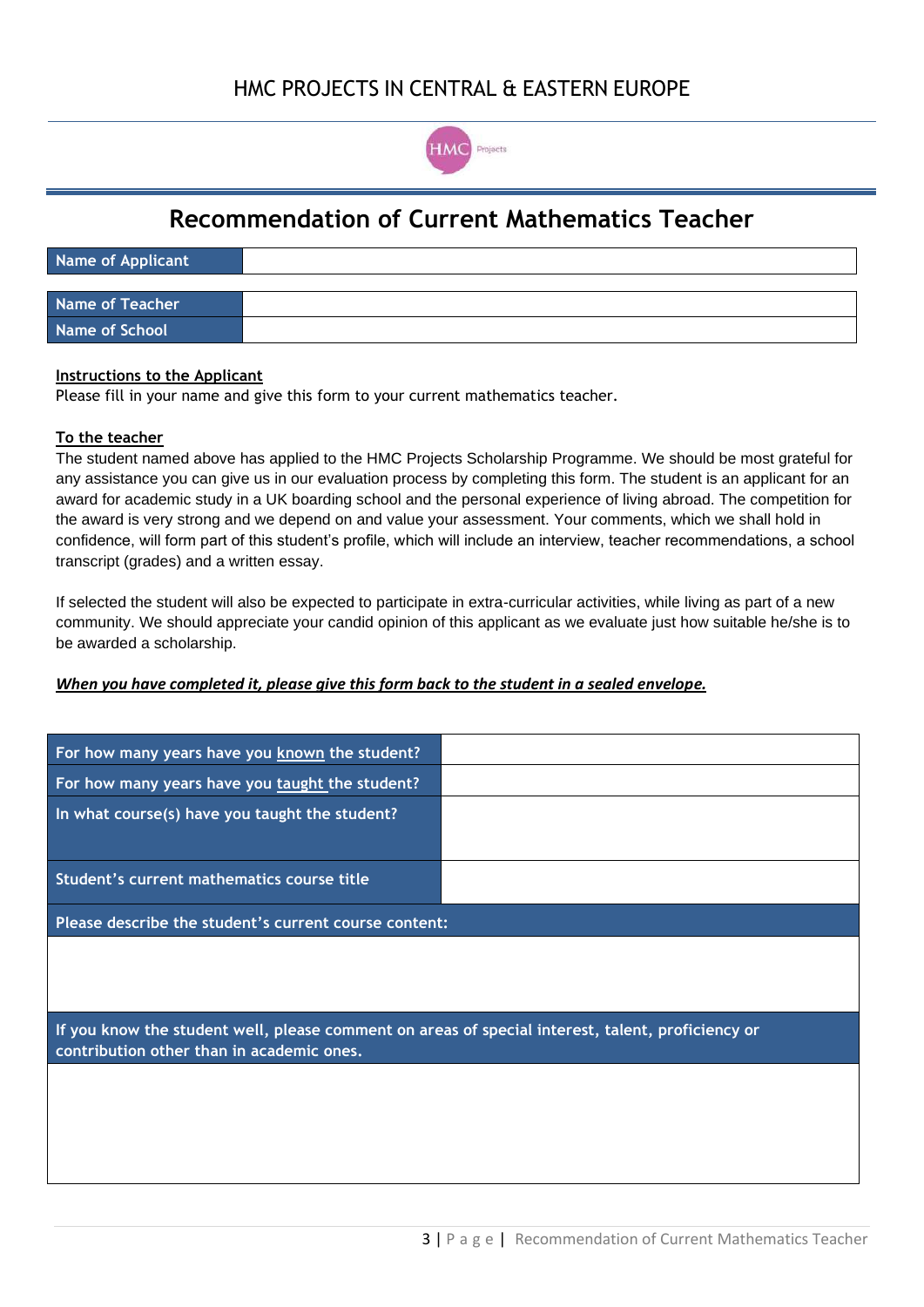**For each skill or attribute below, please place a check mark in the column that represents your evaluation of the student in comparison with other students in his or her age group whom you have taught. If you have no basis for judgment, please do not hesitate to indicate so.**

|                                                                                                                                                                                   | One of the<br>top few I<br>have ever<br>taught | <b>Excellent</b><br>(Top 10%<br>this year) | Good<br>(above<br>average) | Average | <b>Below</b><br>Average | <b>No basis</b><br>for<br>judgment |
|-----------------------------------------------------------------------------------------------------------------------------------------------------------------------------------|------------------------------------------------|--------------------------------------------|----------------------------|---------|-------------------------|------------------------------------|
| Knowledge of the basic skills                                                                                                                                                     |                                                |                                            |                            |         |                         |                                    |
| Accuracy in the use of basic skills                                                                                                                                               |                                                |                                            |                            |         |                         |                                    |
| Problem solving ability                                                                                                                                                           |                                                |                                            |                            |         |                         |                                    |
| Reasoning ability                                                                                                                                                                 |                                                |                                            |                            |         |                         |                                    |
| Understanding of/appreciation for<br>underlying ideas and concepts                                                                                                                |                                                |                                            |                            |         |                         |                                    |
| Effort/determination                                                                                                                                                              |                                                |                                            |                            |         |                         |                                    |
| Command of mathematics compared to<br>other students you have taught                                                                                                              |                                                |                                            |                            |         |                         |                                    |
| Academic potential                                                                                                                                                                |                                                |                                            |                            |         |                         |                                    |
| Intellectual curiosity                                                                                                                                                            |                                                |                                            |                            |         |                         |                                    |
| Organisation                                                                                                                                                                      |                                                |                                            |                            |         |                         |                                    |
| Honesty/integrity                                                                                                                                                                 |                                                |                                            |                            |         |                         |                                    |
| Maturity (relative to age)                                                                                                                                                        |                                                |                                            |                            |         |                         |                                    |
| Concern for others                                                                                                                                                                |                                                |                                            |                            |         |                         |                                    |
| Responsibility                                                                                                                                                                    |                                                |                                            |                            |         |                         |                                    |
| Emotional stability                                                                                                                                                               |                                                |                                            |                            |         |                         |                                    |
|                                                                                                                                                                                   |                                                |                                            |                            |         |                         |                                    |
| Overall evaluation as a person                                                                                                                                                    |                                                |                                            |                            |         |                         |                                    |
| Overall evaluation as a student                                                                                                                                                   |                                                |                                            |                            |         |                         |                                    |
| If the student is notably strong or weak in any area listed above, please explain;                                                                                                |                                                |                                            |                            |         |                         |                                    |
|                                                                                                                                                                                   |                                                |                                            |                            |         |                         |                                    |
|                                                                                                                                                                                   |                                                |                                            |                            |         |                         |                                    |
| How do you judge the applicant's qualifications altogether in terms of criteria such as character, adaptability,<br>self-discipline, and/or relations with classmates and adults? |                                                |                                            |                            |         |                         |                                    |
|                                                                                                                                                                                   |                                                |                                            |                            |         |                         |                                    |

Thank you very much for your candour and assistance.

Your Signature Date Date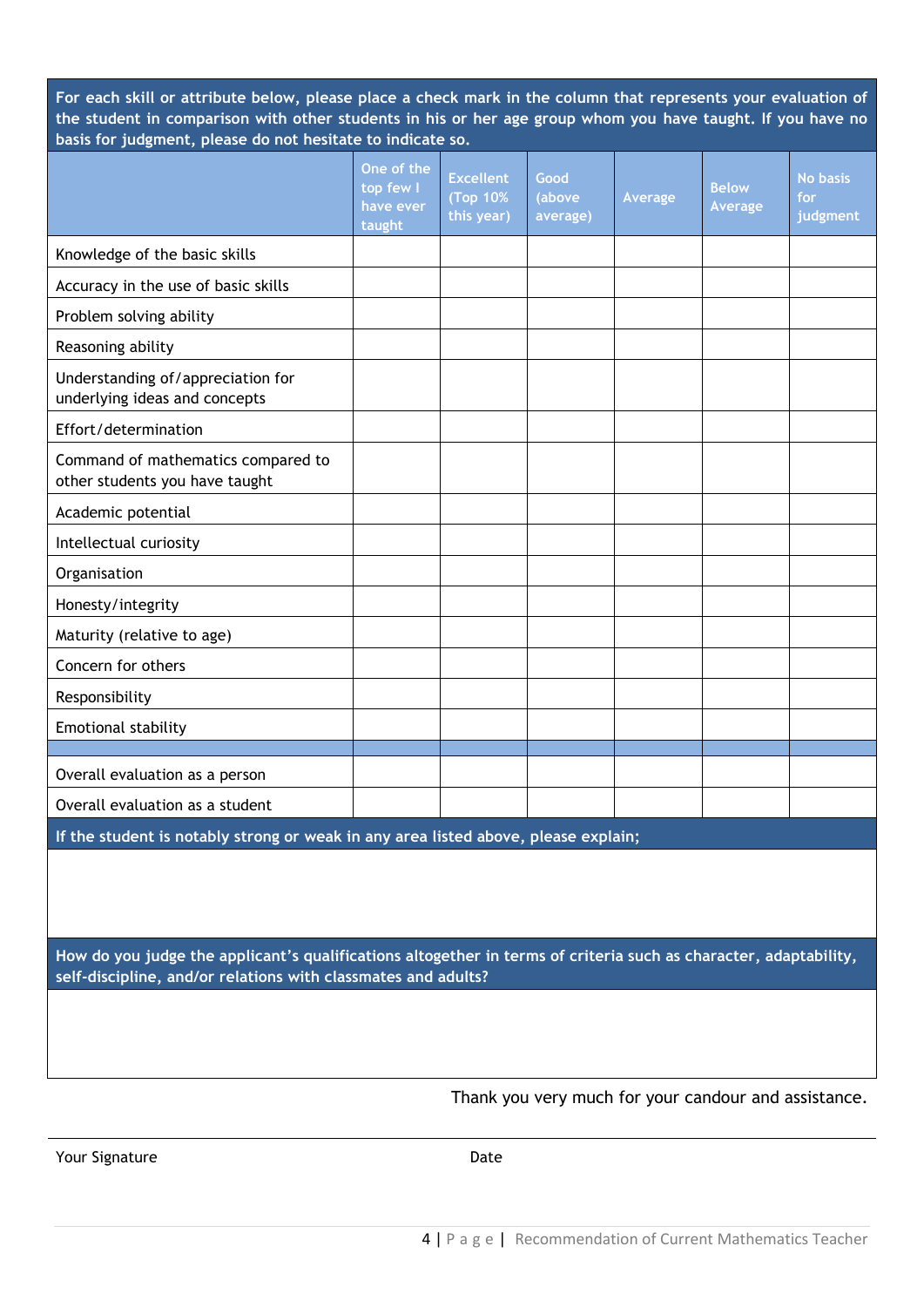

## **General Recommendation by Principal/Tutor/Class Teacher**

| Name of Applicant                                                  |  |
|--------------------------------------------------------------------|--|
|                                                                    |  |
| Name and title of<br><b>Principal/TutorClass</b><br><b>Teacher</b> |  |
| <b>Name of School</b>                                              |  |

### **Instructions to the Applicant**

Please fill in your name and give this form to the person who can best write a general recommendation – probably this will be your Principal or a Tutor or a Class Teacher.

### **To the Principal/Tutor/Class Teacher**

The student named above has applied to the HMC Projects Scholarship Programme. We should be most grateful for any assistance you can give us in our evaluation process by completing this form. The student is an applicant for an award for academic study in a UK boarding school and the personal experience of living abroad. The competition for the award is very strong and we depend on and value your assessment. Your comments, which we shall hold in confidence, will form part of this student's profile, which will include an interview, teacher recommendations, a school transcript (grades) and a written essay.

If selected the student will also be expected to participate in extra-curricular activities, while living as part of a new community. We should appreciate your candid opinion of this applicant as we evaluate just how suitable he/she is to be awarded a scholarship.

When you answer the questions, please give thought to some of the qualities listed – these are of great interest to us

When responding to the questions on the second sheet, the following are some of the qualities of particular interest to us.

| <b>PERSONAL QUALITIES</b>                             | <b>ACADEMIC QUALITIES</b>                                |
|-------------------------------------------------------|----------------------------------------------------------|
| Integrity, Maturity, Responsibility, Consideration of | Academic Achievement, Motivation & Effort,               |
| Others, Confidence, Sense of Humour, Personality,     | Creativity, Intellectual Curiosity, Communicativeness,   |
| Honesty, Emotional Stability, Self Awareness,         | Perceptiveness, Self Discipline, Organisational Skills,  |
| Leadership Ability, Conduct, Independence,            | Dependability, Reaction to Criticism, Cooperation,       |
| Relationship with Peers/Adults                        | Imagination, English Language Skills (writing, speaking, |
|                                                       | reading)                                                 |

#### *When you have completed it, please give this form back to the student in a sealed envelope.*

*Thank you very much for your help.*